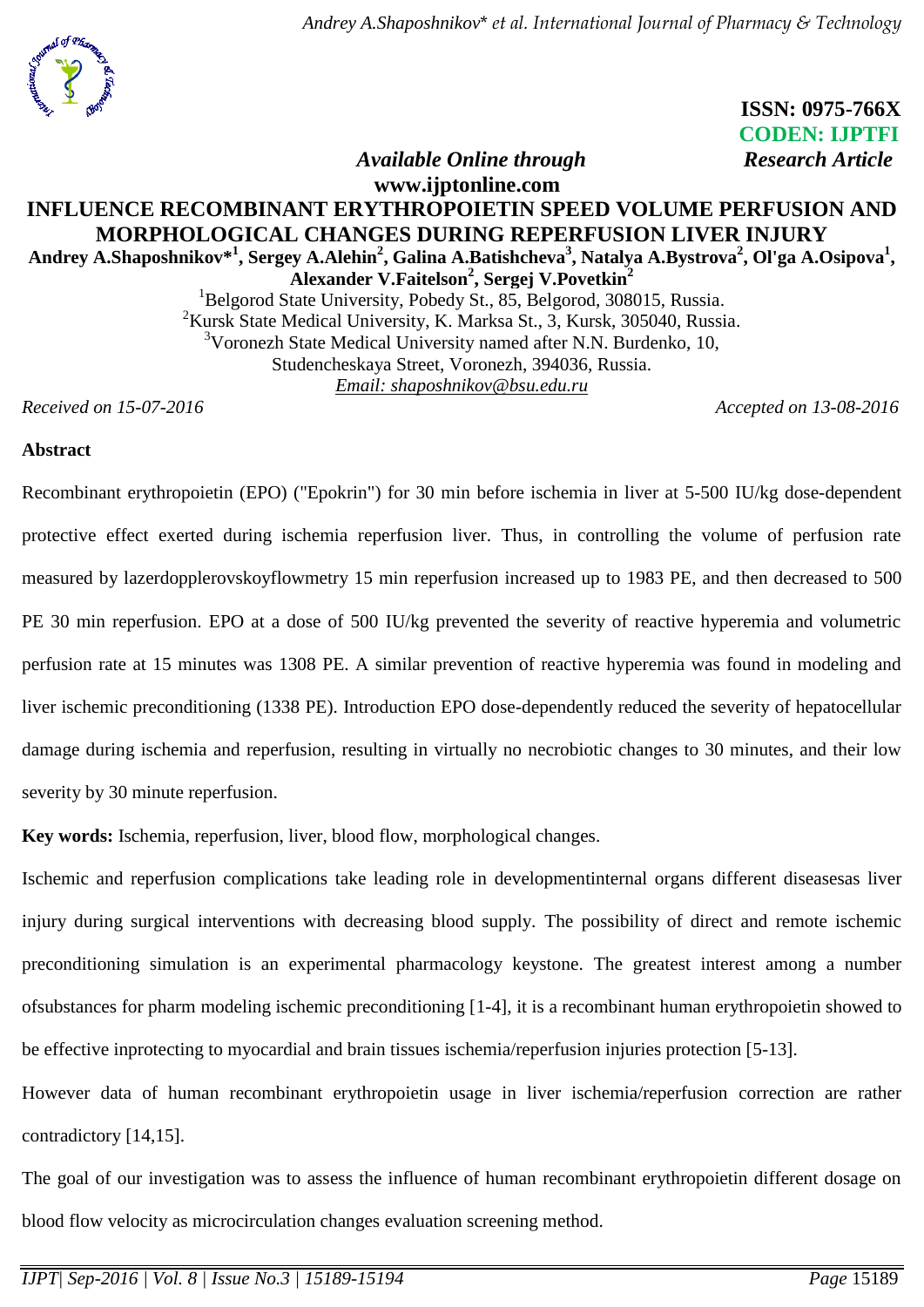*Andrey A.Shaposhnikov*\* *et al. International Journal of Pharmacy & Technology* **Materials and methods:** 70 white (male and female) 280-300g rates were used. Animals were grouped in 7 sets by

10 rates each. I/R group: reperfusion 30 minutes followed by 30 minutes of ischemia. I/R+EPO in dose 5 IU/kg group: reperfusion 30 minutes followed by 30 minutes of ischemia pretreated with 5 IU/kg human recombinant erythropoietin. I/R+EPO in dose 25 IU/kg group: reperfusion 30 minutes followed by 30 minutes of ischemia pretreated with 25 IU/kg human recombinant erythropoietin. I/R+EPO in dose 50 IU/kg group: reperfusion 30 minutes followed by 30 minutes of ischemia pretreated with 50 IU/kg human recombinant erythropoietin. I/R+EPO in dose 100 IU/kg group: reperfusion 30 minutes followed by 30 minutes of ischemia pretreated with 100 IU/kg human recombinant erythropoietin. I/R+EPO in dose 200 IU/kg group: reperfusion 30 minutes followed by 30 minutes of ischemia pretreated with 200 IU/kg human recombinant erythropoietin. I/R+EPO in dose 500 IU/kg group: reperfusion 30 minutes followed by 30 minutes of ischemia pretreated with 500 IU/kg human recombinant erythropoietin. All interventions were made under general anesthesia («Zolitel 100» 60 mg/kg with chloral hydrate 125 mg/kg intraperitonealy).

Transientdeep liver ischemia reproduced by temporary hepatoduodenal ligament compression for 30 min [16, 17]. Human recombinant erythropoietin («Epocrin» obtained from StateSRU ultrapure biological drags FMBA FGUP, Russia)injected intraperitonealy 50 IU/kg 30 min before ischemia.

Blood flow velocity was measured by Biopaq systems MP150 with TSD144 probe in perfusion units (PU).

Direct ischemic preconditioning was reproduced 30 min ahead of deep ischemia episode by 10 min hepatoduodenal ligament compression.

For control method we used standard histological investigation with hematoxylin/eosin dye.

During research we found blood flow velocity were on 850.48± 19.75 PU level. Deep ischemia episode leads to perfusion dropping to zero level with restoration on 1 minute till 120.17±4.7 PU, changed with transient hyperemia 1983.22±63.35 PU on 15 minute and decreasing till 611.63±27.43 PU on reperfusion 30 minute. According obtained data the best time for assessing is reperfusion 15 minute as maximum volatile point. Direct ischemic preconditioning largely decrease transient hyperemia till 1338.46± 14.06 PU on 15 minute, changed by 500.16± 16.41 PU on 30 minute blood flow velocity investigation. Human recombinant erythropoietin injection in doses 5, 25, 50, 100, 200, 500 IU leads to transient hyperemia decreasing with maximum effect in 200 and 500 IU/kg doses (Table 1). Statistic analysis revealed no differences between groups with 200 and 500 IU/kg, moreover small distinctions between groups with 50 and 100 IU/kg were foundand dose of 50 IU/kg we decided to use later as safer one. Histological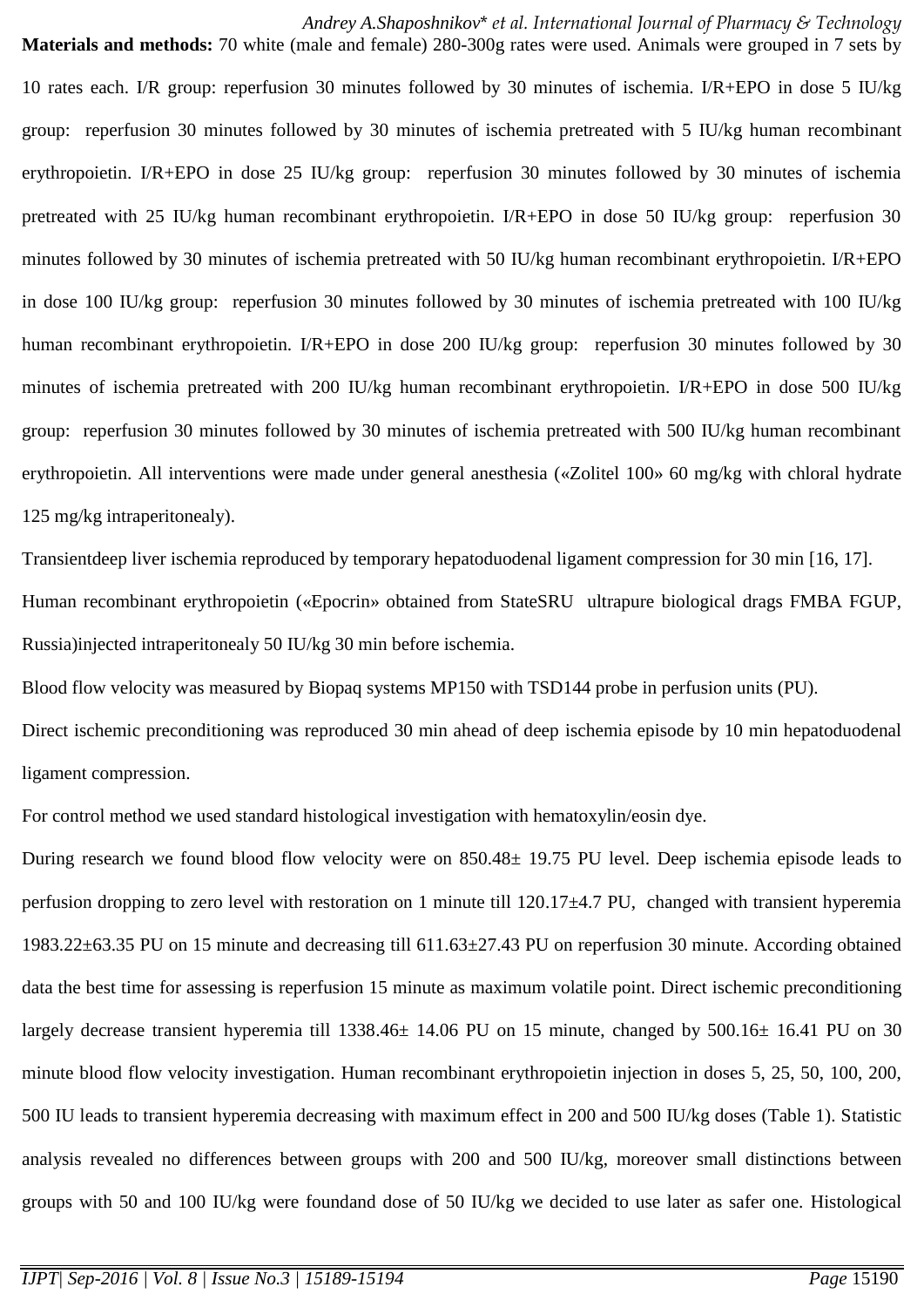*Andrey A.Shaposhnikov*\* *et al. International Journal of Pharmacy & Technology* examination showed complex of nonspecific changes caused by ischemic damage and characterized by portal vessels and sinusoids desolation combined with pronounced dystrophic, necrobiotichepatocytes changes and microcirculation impairment (Fig.1.). Reperfusion injury appear as severe sinusoidal dilation with diapedetic bleeding increasing dystrophic and necrobiotic changes (Fig.2.). Human recombinant erythropoietin injection (Epocrin) 50 IU/kg decreased hepatocelular damage and manifested in necrobiotic changes absence in late stages of 30 minute of ischemia and their small presence at 30 minute of reperfusion. It's characteristic in group with EPO to haven't microthrombosis and stromal leakage (Fig.3, Fig.4.)

**Table 1: Human recombinant erythropoietin different dosage effect on blood flow velocity in liver microvascular vessels during ischemia and reperfusion (PU) (М±m, n=10).**

| Groups                        | 15reperfusonminute     |
|-------------------------------|------------------------|
| $\overline{l/R}$              | $1983.22 \pm 63.35$ *  |
| $I/R + EPO$ in dose 5 IU/kg   | $1856.38 \pm 72.12$ ** |
| $I/R + EPO$ in dose 25 IU/kg  | $1789.28 \pm 22.58$ ** |
| $I/R + EPO$ in dose 50 IU/kg  | $1447.93 \pm 23.72$ ** |
| $I/R + EPO$ in dose 100 IU/kg | $1367.81 \pm 34.28$ ** |
| $I/R + EPO$ in dose 200 IU/kg | $1295.26 \pm 54.82$ ** |
| $I/R + EPO$ in dose 500 IU/kg | $1308.14 \pm 31.87$ ** |
| $\text{I/R} + \text{IPC}$     | $1338.46\pm14.06$ **   |

\* - p≤0.05 versus against intact group data, \*\* - р≥0.05 – versus against ischemia/reperfusion group data.

Conclusion. Thereby the study found that the recombinant erythropoietin dose-dependently prevented the development of reactive hyperemia 15 minute reperfusion. Prekonditsionuyuschey optimal dose is 50 IU/kg. The positive effect of recombinant erythropoietin also confirmed by morphological study and is manifested in the absence of thrombosis and hemorrhage, minimum changes in the severity of necrobiotic a tsentrolobulyarnyh necrosis and venous plethora



**Figure 1. Ischemic liver injury: centrolobularanaemia, compact grain liver dystrophy. Hematoxylin and eosin dye. Microphoto. А) Х 200. Б) Х400.**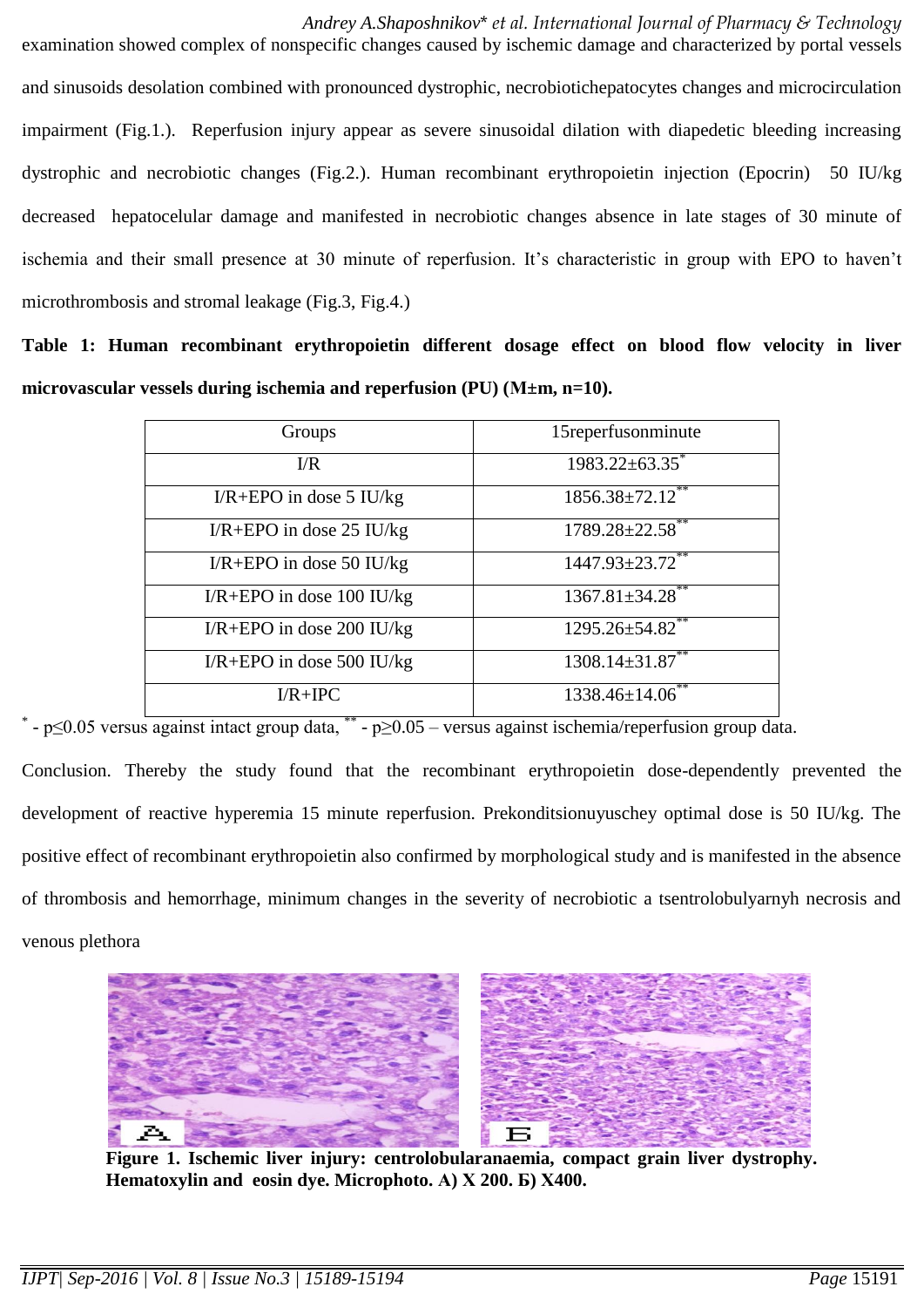*Andrey A.Shaposhnikov*\* *et al. International Journal of Pharmacy & Technology*



**Figure 2. Reperfusion liver injury: severe necrobiotic and dystrophic changes, diapedetichaemorrhage focus. Hematoxylin and eosin dye. Microphoto. А) Х 200. Б) Х400.**



**Figure 3. 50 IU/kg erythropoietin influence on ischemic liver injury: mild centrolobularenimia and absence of dystrophic changes. Hematoxylin and eosin dye. Microphoto. А) Х 200. Б) Х400.**



**Figure 4. IU/kg erythropoietin influence on reperfusion liver injury: venous hyperaemia, absence of hemorrhage. Hematoxylin and eosin dye. Microphoto. А) Х 200. Б) Х400.**

## **References**

- 1. Kolesnik, I.M., Pokrovskiy,M.V., Lutcenko,V.D. and T.G. Pokrovskaya, 2015. Experimental study of ATPdependent potassium channels activators using possibility in surgery. Research Journal of Pharmaceutical, Biological and Chemical Sciences, 6 (4): 95-98.
- 2. Gureev, V.V., Alehin,S.A., Pokrovskiy,M.V., Dolghikov,A.A., Korokin,M.V., Gudyrev,O.S. and I.M.Kolesnik, 2014. Remote ischemic preconditioning correction in ADMA-like gestosis model. Research Journal of Pharmaceutical, Biological and Chemical Sciences, 5(5): 1095-1098.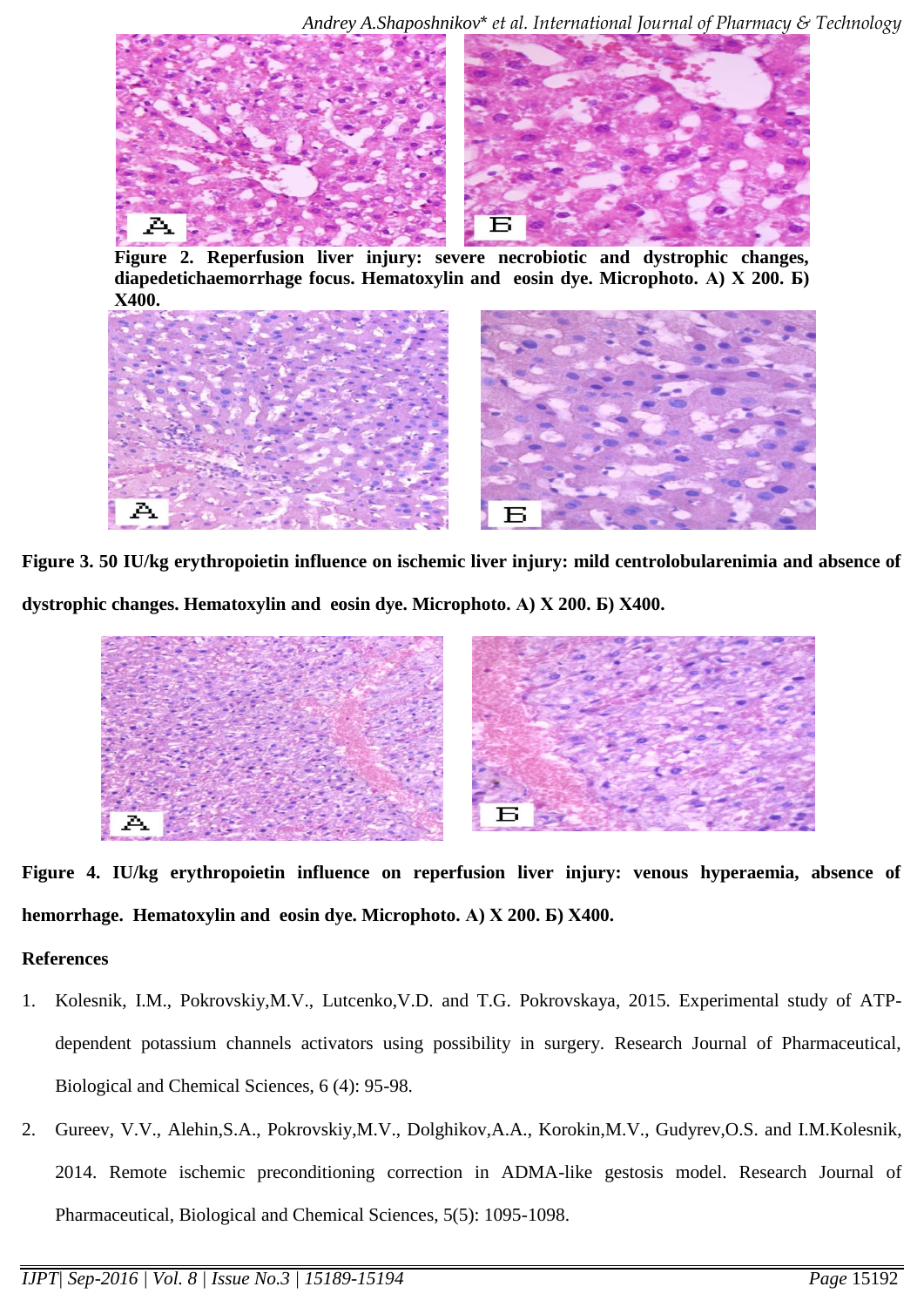stimulation. Kuban Research Medical Bulletin, 6: 56-58(In Russian).

- 4. Kolesnik, I.M., Pokrovsky,M.V., Lazarenko,V.A., Gudyrev,O.S., Gureev,V.V., Danilenko,L.M., Korolev,A.E., Narykov,R.A., Zheludkov,I.S., Lopatin,D.V., Egorova,E.O. and S.A. Alehin, 2010. Remote preconditioning influence on ischemic tissues survival potential. Journal of Experimental and Clinical Surgery, 3(3): 214-217(In Russian).
- 5. Shabelnikova, A.S., Peresypkina,A.A., Pokrovskiy,M.V., Kashuba,A.S. and A.S. Netrebenko, 2014. Analysis of the protective properties of erythropoetin and nicorandil on the basis of the model of the retina ischemia/reperfusion. Research Journal of Pharmaceutical, Biological and Chemical Sciences, 5 (6): 1335-1339.
- 6. Pokrovskiy, M.V., Ostashko,T.V., Sarajan,K.V., Lisovaya,Z.S., Denisuk,T.A. and N.N. Honcharov, 2014. Resveratrol, hawthorn extract, dihydroquercetinum, rosuvastatinum: Common way of cardioprotective effect realization. Research Journal of Pharmaceutical, Biological and Chemical Sciences, 5(6): 1453-1456.
- 7. Danilenko, L.M. and M.V. Pokrovskiy, 2014. 3-(2,2,2-trimethylhydrazinium) propionate: New concept of realization of cardioprotective effect. Research Journal of Pharmaceutical, Biological and Chemical Sciences, 5 (6): 1419-1422.
- 8. Shabelnikova, A.S., Lutsenko,V.D., Pokrovskii,M.V., Peresipkina,A.A., Korokin,M.V., Gudyrev,O.S., Pokrovskaia,T.G., Beskhmelnitsyna,E.A. and Y.A. Hoshenko, 2015. Protective effects of recombinant erythropoietin in ischemia of the retina: The role of mechanisms of preconditioning. Research Journal of Medical Sciences, 9 (4): 200-203.
- 9. Artyushkova, E.B., Pashkov,D.V., Pokrovskii,M.V., Faitelson,A.V., Gudyrev,O.S., Pokrovskaya,T.G., Pashin,E.N., Kochkarov,V.I., 2008. Possibilities of pharmacological correction of experimental chronic limb ischemia. Eksperimental'nayaiKlinicheskayaFarmakologiya, 71(3): 23-25(In Russian).
- 10. Denysiuk, T.A., Sernov,L.N., Lutsenko,V.D., Shiryaev,O.U, Shaposhnikov,A.A., Pokrovsky,M.V., Pokrovskaya,T.G., Korokin,M.V. and O.S. Gudyrev, 2015. Cardioprotective effects of HMG-Co-A reductase inhibitors: Role of the mechanisms of preconditioning. Research Journal of Medical Sciences, 9(4): 245-248.
- 11. Penttild, H.J., Lepojarvi, M.V.K., Paivi,К.et al., 2003. Ischemic preconditioning does not improve myocardial preservation during off-pump multivessel coronary operation. Circulation. 75: 1246-1252.